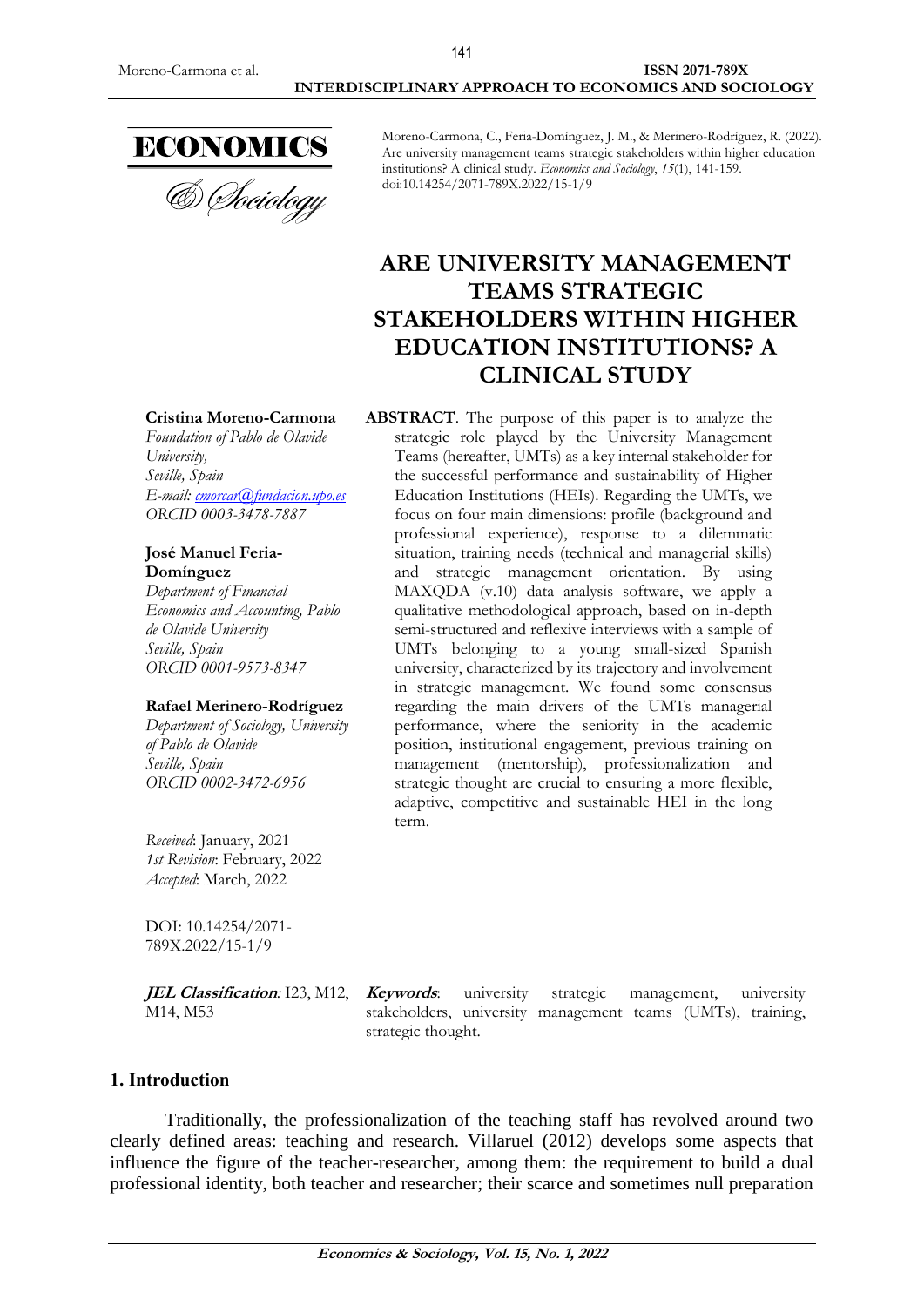## Moreno-Carmona et al. **ISSN 2071-789X INTERDISCIPLINARY APPROACH TO ECONOMICS AND SOCIOLOGY**

as a teacher and researcher; the lack of institutional programmes oriented to teacher training and research; the lack of a clearly professional profile for the teacher-researcher. However, Bourdieu (1988) already distinguishes three types of professional itineraries for academics: scientific, teaching and management. This third dimension is essential not only to ensure the smooth functioning of the institution, but also for professional self-promotion. Kotter (1989) considers that a manager is the one who directs the planning of all the processes of an organization, leads to the achievement of the objectives and can prepare, manage, control and review budgets. Veciana (1999) defines the managerial function as a dynamic process of a person over another person or other people who guide their actions towards the achievement of shared goals and objectives, in accordance with the decision-making that confers their power. In the context of HEIs, the managerial function falls to a clearly identified stakeholder group (UMT), responsible for guiding and leading the strategic direction, the organizational climate and the appropriate management of conflicts based on consultation, evaluation, and improvement processes. Moore (2002) defines managers as creators of public value, i.e., with the capacity to offer a quality service to citizens that improves living conditions and influences local, regional, or national development. The creation of public value is evidenced in the provision of a quality educational service that contributes to the political, democratic, and participatory training of citizens for the construction of the nation's project and responds to the needs and interests of the university community and the environment. In this sense, Clegg and McAuley (2005) offer an interesting vision of university managers as creative agents of change and innovation in HEIs. This group is perfectly defined because they are people who depend on the institution to achieve their personal goals or on which the existence of the institution depends (Rhenman, 1964); it is a group for which the institution is responsible (Alkhafaji, 1989) and the group can affect or be affected by the achievement of the organization's goals (Freeman, 2004). More specifically, Freeman (2004) distinguishes between primary and secondary stakeholders: the former, which would include UMT, are vital to the growth and survival of the institution (along with prospective students, students, alumni, faculty, researchers, and staff). They are also referred in the existing literature as "key internal constituents" (Jongbloed et al., 2008; Turan et al., 2016). In contrast, secondary stakeholders are in the macro-environment of the institution and can influence primary stakeholders, such as employers, competitors, business and institutions and society at large. Normally, the strategic planning process based on university's stakeholders pro-vides interesting advantages, as it increases cooperation and the commitment of the university community towards the achievement of the institutional strategic objectives. In addition, the university is perceived as a social agent that is presumed to be accountable and transparent (Feria-Domínguez et al. 2013). Ferrero-Ferrero et al. (2018) refers to "university decision makers" as single members governing bodies such as rectors, vicerectors, deans, or department heads, which may be academic staff. Once the UMTs have been identified as stakeholders, its analysis is crucial to understand how the strategic management system is deployed in an educational organization. As Bayenet et al. (2002) state, without a minimum of support from management teams, it is very difficult, if not impossible, to implement strategic plans or any action involving institutional commitment. While it is true that human capital is the main asset of any organization (Pfeffer, 1998), university management teams can provide competitive advantages. In line with Jackson and Schuler (2003), they contribute to the realization of the Mission, Vision, and Institutional Objectives. Grant (2006) provides several relevant descriptors that directly influence an organization's decision-making:

- Training and experience of human capital.
- Organization's culture of the (values, traditions, norms, etc.).
- Flexibility or adaptability of employees to contribute to their own organizational flexibility and adaptability.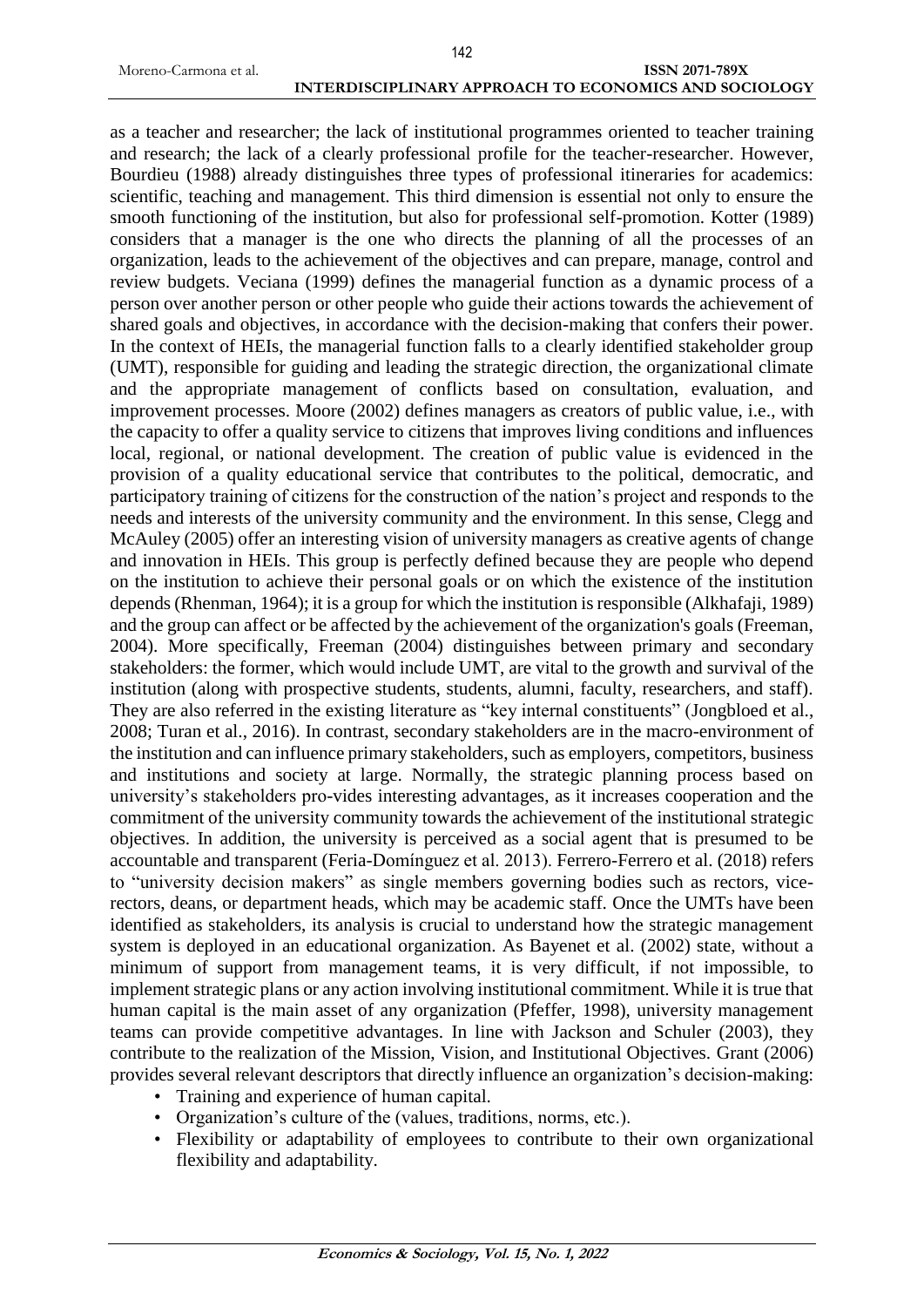- Social and collaborative skills, which determine the institution's ability to transform human resources into organizational capabilities
- Commitment and loyalty to achieve and maintain a competitive advantage.

In addition, Bass (1985) specifies several characteristics of the educational manager: Charisma; individual consideration; intellectual stimulation; inspiration psychological tolerance. However, in practice, teachers do not usually assume the managerial function as a natural evolution in their professional career, but rather incorporate it as a different task, to which they will dedicate himself for a limited time horizon and which they must try to make compatible with his teaching and research work. To this must be added the lack of specific training with which teachers often arrive at a given managerial position and that, in short, strategic management is key to a correct and effective management. In this regard, Mira et al. (2009) analyzes academic and management positions in a sample of Spanish and European universities, finding significant differences. While Spanish management teams see the main challenges as those associated with changes in curricula, the vision of their European counterparts, focuses on strategic issues such as the professionalization of university management and the commitment to quality, continuous improvement, and innovation. Moreover Llinás-Audet et al. (2011) detect the lack of leadership and professionalization of university management in Spain. However, in the development and performance of management positions, there is an evolution towards more strategic issues. Castro and Tomás (2011) address this process in the case of Catalan universities, identifying three clear phases in the management style of the UMTs: Learning and contextualization, Development of the management tasks and Institutional projection.

In addition to the various methods that can be used in the training of UMTs, Poggi (2001) and Mayor and Sánchez (1999) emphasize the importance of the mentor or companion, describing three fundamental characteristics regarding its benefits, not only in relation to teaching and research but also, and especially, in management. In this sense, an experienced professor-manager can advise or protect a newcomer, generating very positive effects for both and, therefore, for his or her own institution. In this context, the question of the construction of UMT leadership also arises. Thus, Ladyshewsky and Flavell (2011) highlight the importance of the training university managers in aspects such as communication and management tools, also suggesting mentoring in this training process. Likewise, Spendlove (2007) analyzes the skills needed to perform effective leadership in university management positions, competencies that he considers specific to higher education and linked, especially and among others, to knowledge of academia, attitudes such as flexibility, honesty and sensitivity, and behaviors related to credibility, strategic thinking, negotiation skills, delegation, communication, and team building.

The aim of this paper is to address the strategic role played by the UMTs as a key internal stakeholder for the successful performance and sustainability of HEIs, assessing four main dimensions: profile, response to dilemmatic situations, training needs and strategic management orientation.

The remainder or this article is organized as follows: Section 2 describes the methodological approach; section 3 presents the data and sample; section 4 outlines the main results and findings and in section 5, final considerations are drawn.

# **2. Methodological approach**

The qualitative methodological approach is widely used in learning and teaching research and scholarship (Divan et al., 2017). Qualitative interviewing is based on conversation and listening (Warren, 2012) for collecting primary data (O'Leary, 2014). As suggested by Wilson (2012) and Bell and Waters (2014), we use in-depth semi-structured interviews for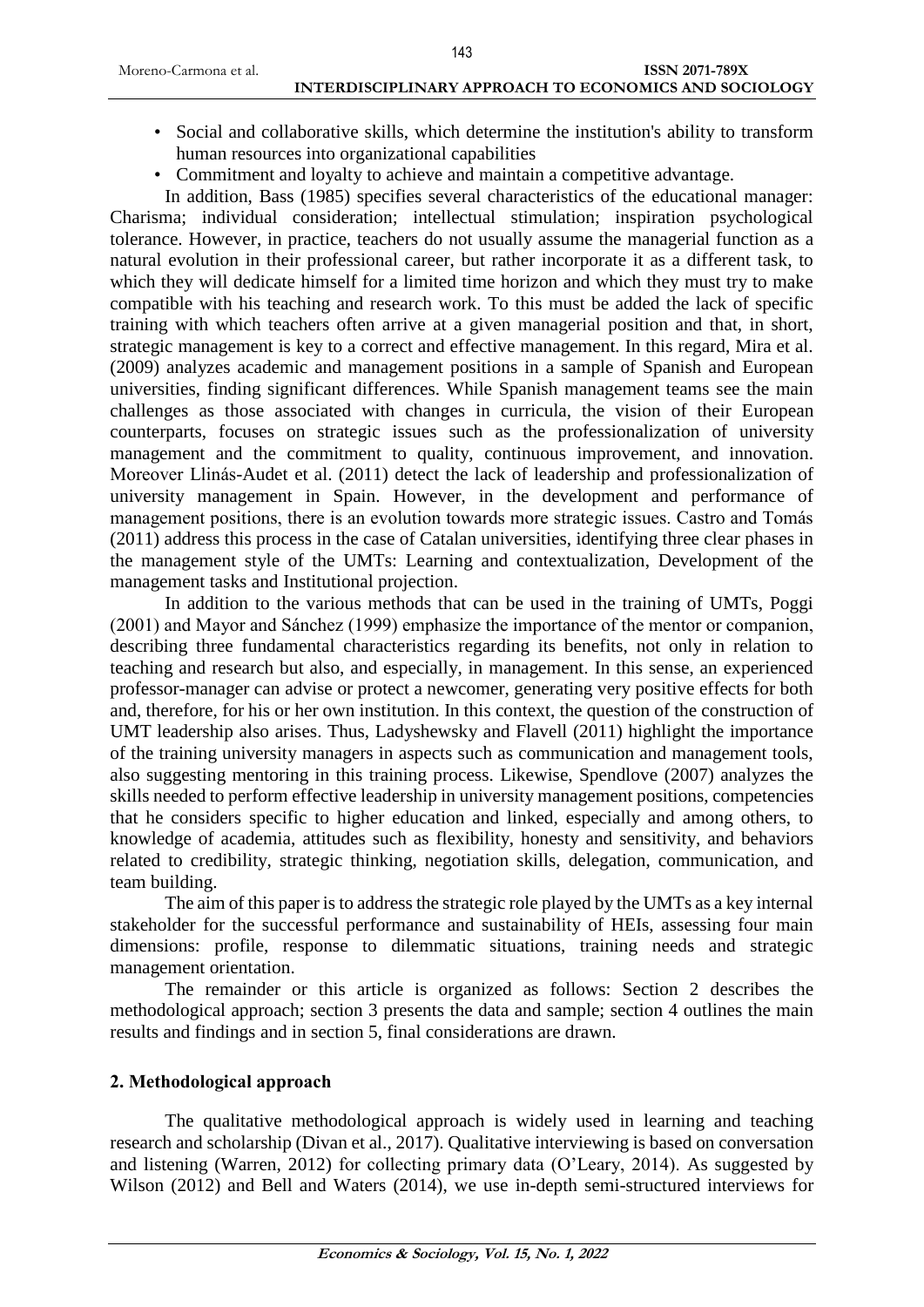# **INTERDISCIPLINARY APPROACH TO ECONOMICS AND SOCIOLOGY**

allowing flexibility on a sample of UMTs following the sequential procedure described by Cresswell (2009; 2012):

- *Stage 1: Invitations to participants* Appointment by telephone or e-mail, and request for their curriculum vitae, with special emphasis on the management positions held.
- *Stage 2: Interviews*

As a methodological support for data collection, a semi-structured interview was used as a model (see Annex 1). An interview is a face-to-face conversation between a researcher and a participant, involving a transfer of information to the interviewer (Cresswell, 2012). The interviews were structured based on four main pillars:

a*) Profile:* biographical data of the interviewed to obtain information on the interviewer's profile (managerial experience, motivation, degree of satisfaction, aspects related to training, etc.).

*b) Dilemmatic situation:* The interviewees are asked to describe a complex situation in the exercise of their position to identify its potential impact as well as some type of learning to extrapolate in the future.

*c) Training:* To analyze the importance of training for this group. Most of the questions focus on the training needs of managers and the management skills required.

*d) Strategic management:* Respondents are asked about those aspects relevant to ensure an effective strategic management system in the university and whether they correspond to those found in the literature.

All interviews were conducted in person, in the offices of the interviewees, and were programmed in their agendas sufficiently in advance for their prior preparation.

*Stage 3: Data collection*

Regarding data collection, audio recordings were made, with the prior permission of the participants, corresponding to 12 interviews, in ZVR format and transformed to WAP format. The total recording time is around 6 hours, with an average duration being 29:44 minutes. In addition, during the interview, notes were taken on the body language of the interviewees to enrich the analysis.

*Stage 4: Processing and Validation* 

All recordings were transcribed and analyzed with MAXQDA software (v.10), available at [http://www.maxqda.com.](http://www.maxqda.com/) This is a powerful textual analysis tool based on qualitative data. The methods used in MAXQDA are based on social research methodology, especially for grounded theory, qualitative content analysis, field research methods, ethnographic methods, and socioeconomic research models.

As McNamara (2009) points out, a key-point in interviewing is to understand the meaning of what the interviewees say. For this reason, we have enriched our study with a reflexive interview (Pessoa et al., 2019). For this purpose, we set a second appointment, within one week after each interview, to discuss the transcript of the interview with each participant for any necessary corrections or clarifications. By applying this approach, both the researcher and the interviewee are involved in a reflexive process of collective elaboration and understanding of the issues addressed. They can share meanings avoiding arbitrary interpretations and increasing trust. Moreover, the assertive validation of the participant's perspective reinforces the social and scientific relevance of the research.

In addition, the information contained in the curriculum vitae was crosschecked against each transcript for verification.

• Stage 5: Coding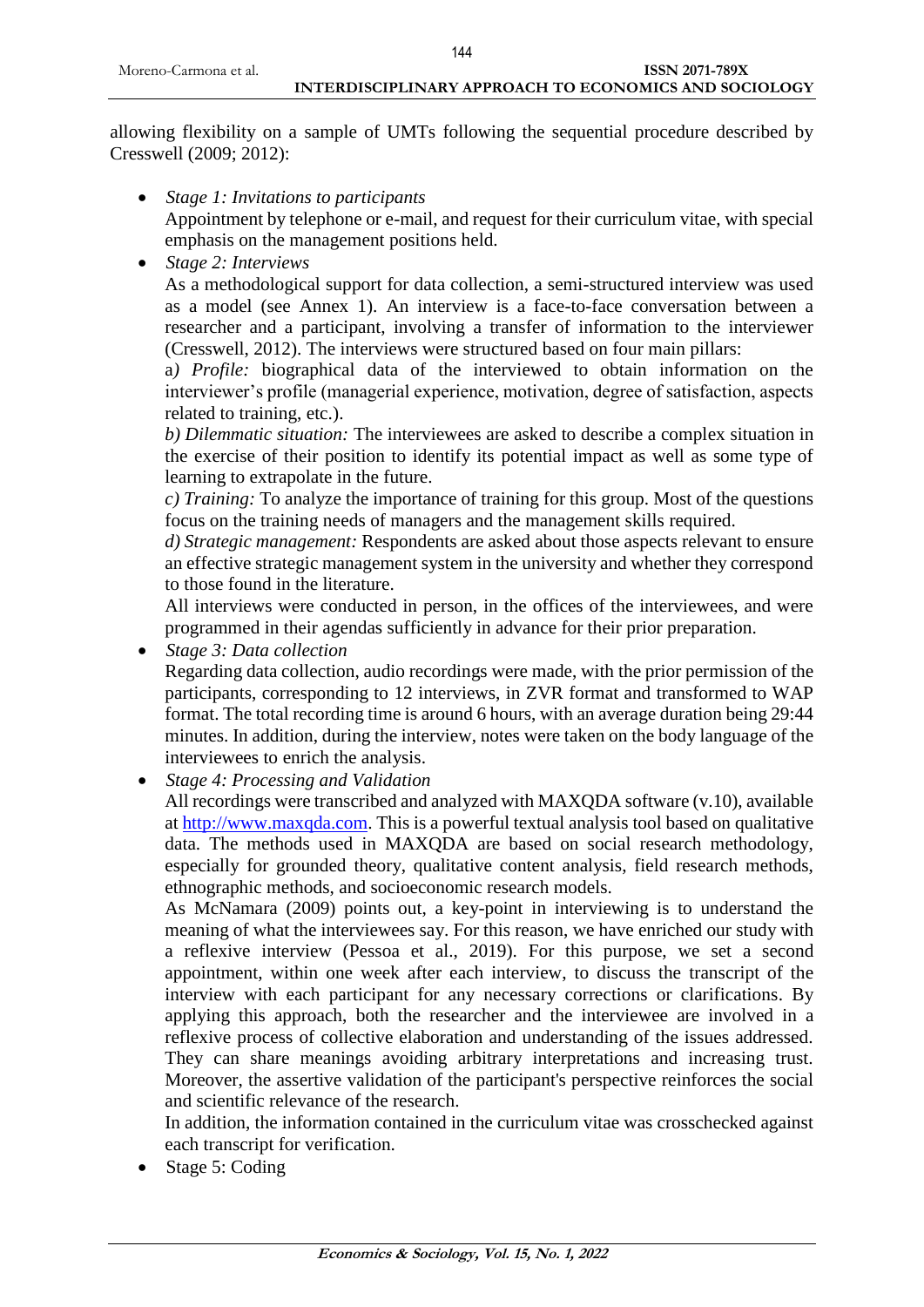Saldaña (2015) defines coding as *"a word or short phrase that symbolically assigns a summative, salient, essence-capturing and/or evocative attribute to a piece of languagebased or visual data".* According to Linneberg and Korsgaard (2019), a coding system was designed in the software to code each of the responses to the four blocks of questions that were designed. The coding used was as illustrated in Table 1:

#### Table 1. Coding design

| PROFILE<br><b>UMT</b>       | $\circ$<br>Name        |                   | Description       |
|-----------------------------|------------------------|-------------------|-------------------|
|                             | Area                   | DILEMATIC<br>TION | Support           |
|                             | Position               |                   | Right guess       |
|                             | Management Experience  |                   | Knowledge         |
|                             | Previous positions     | <b>SITUA</b>      | <b>Mistakes</b>   |
|                             | Years in each position |                   | Impact            |
|                             | Background             |                   | Topic             |
|                             | Access                 | $\mathsf{\Xi}$    | Methodology       |
|                             | Motivation             |                   | Type              |
|                             | Satisfaction           |                   | Advice            |
| <b>STRATEGIC MANAGEMENT</b> |                        | EDU               | Skills, Abilities |
|                             |                        |                   | Mentor            |

*Source:* own compilation

For the general analysis of the data, we followed the coding guide suggested by Tesch (1990) and Brawn and Clarke (2006):

- Carefully read all transcripts and note down some ideas, reflections, and interpretations.
- Begin the analysis of an in-depth source (in this case, the transcript of each of the interviews).
- After completing this process, make a list of themes and begin grouping similar themes.
- Perform coding (see Table 1).
- Narrow the list of themes into broader categories.
- *Step 6: Grouping the data.*

We classify the data obtained by assigning them to each block by combining the coding nodes. In this phase of data analysis, the themes that received the most attention during interviews and the most common concepts and ideas emerge.

 *Step 7: Interpretation.* The opinions of the interviewees were compared, leading to the results presented in section 4.

#### **3. Data and sample**

The HEI that serves as a framework to develop our study is a small public university, one of the youngest universities of the Spanish university map. Its university community is made up of some 10,000 students, 730 members of the teaching and research staff and 350 members of the administration and services staff. In addition, the university community shares deeply rooted values (institutional commitment, vocation for public service, continuous innovation, and culture of possibility, among others) that identify and differentiate it, while making it an attractive choice as a setting for our research.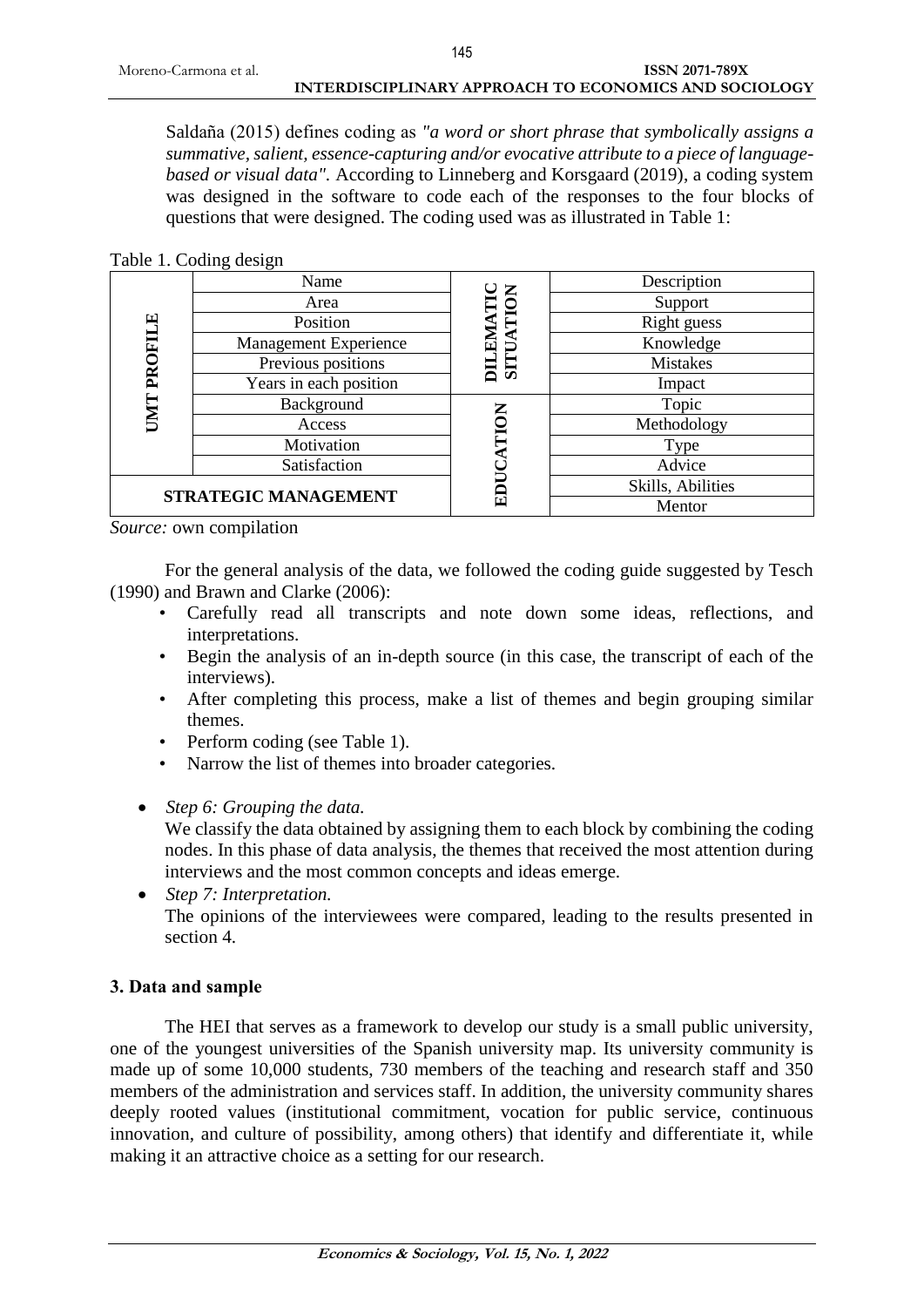Once the university has been selected, our study focuses on the analysis of a key main actor such as the UMT. Sánchez-Moreno and López-Yáñez (2013) make an interesting conceptual differentiation between university academic management and administrative management. Within the former, they include those processes by which academics direct the purpose of fulfilling strategic projects, while administrative management falls to the technicians in charge of processing and resolving the decisions made by the former. Specifically, in this research work, we have defined this group strictly, i.e., identifying it exclusively with the teaching and research staff (faculty). In other words, we have excluded those members of the administrative and services staff who hold positions as heads and directors of administrative areas and units, since the content of their jobs would merit a different treatment.

Having identified the stakeholder group under study, the faculty in management positions, we refer not only to the members of the management team at the rector's office level (rector, vice-rectors, general directors, etc.), but also to all those at the level of centers (deans, vice-deans) and departments (Heads of department). In short, the sample is made up of UMTs belonging to different levels of management described above, trying to respect their representativeness (rector's office, centers, departments) as well as gender parity. Specifically, our sample is made up of 6 men and 6 women, located at different levels of management:

- Vice-rectorate: 3 (100% women).
- General Directors: 4 (50% women and 50% men).
- Dean: 2 (100% men).
- Vice-deans: 1 (100% men).
- Head of Departments: 2 (50% women and 50% men).

The UMT members interviewed belong to different disciplines, which are classified according to the academic position they hold in the Table 2:

Table 2. Classification of the sample by academic background and university position

|                            | <b>University Position</b> |  |  |                          |                                                                    |
|----------------------------|----------------------------|--|--|--------------------------|--------------------------------------------------------------------|
| <b>Academic Background</b> |                            |  |  |                          | Vice-chancellor General Director Dean Vice-dean Head of Department |
| Arts&Humanities            |                            |  |  | $\overline{\phantom{0}}$ |                                                                    |
| Law&Social Sciences        |                            |  |  |                          |                                                                    |
| Engineering & Architecture |                            |  |  | -                        |                                                                    |
| $\sim$                     |                            |  |  |                          |                                                                    |

*Source:* own compilation

# **4. Main results and findings**

The results of this research come from the detailed analysis of the interviews con-ducted with the members of the selected sample, which have been processed using MAXQDA data analysis software, as well as from the observations on the body language used by them during the interview. Below, we present the main results obtained, classified according to the four blocks of the questionnaire:

# **PROFILE**

Seniority in the academic position as well as previous management experience are key variables to consider when analyzing UMT performance. In this sense, 58% of the sample has been in the current position for less than two years, while only 8% have been more in the position for more than 10 years, having been relieved with the new rector. On the other hand,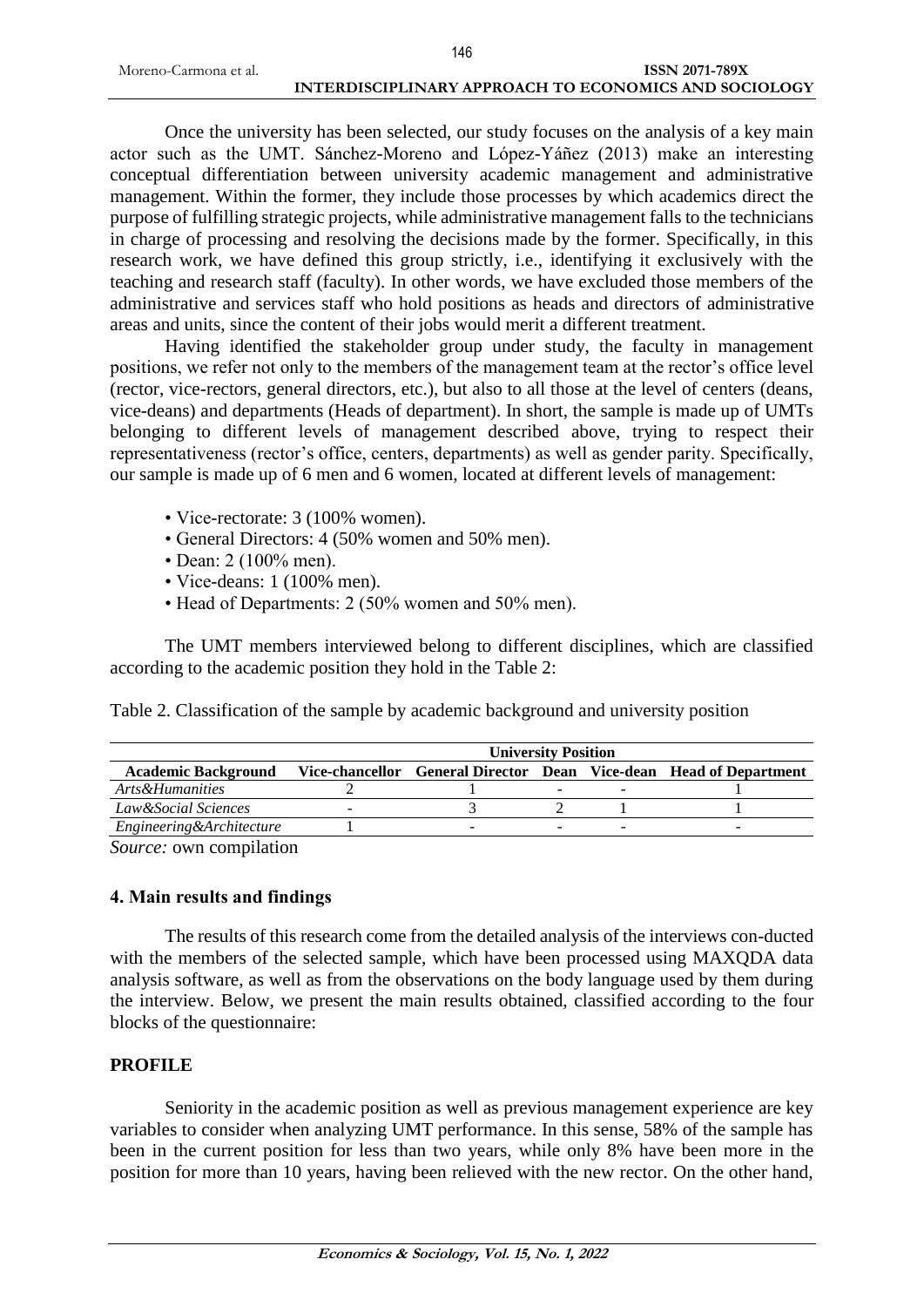for 58% of respondents, access to the academic position is by appointment or direct designation, while for the remaining 42% it is by election.

Regarding previous management experience, 92% of respondents claim to have previously held other positions, compared to 8% who have no previous experience. As for the previous academic positions, 90% of respondents come from a lower rank than the position they currently hold and only 10% remains with the same rank, as shown in Table 3:

Table 3. University Management Itinerary for the UMT sample

| <b>Academic position</b> |                         |                               |                  |  |  |
|--------------------------|-------------------------|-------------------------------|------------------|--|--|
| <b>UMT</b>               | <b>Current</b>          | Last                          | <b>Promotion</b> |  |  |
| UMT <sub>1</sub>         | Head of Department      | Responsible for Academic Area | $^+$             |  |  |
| UMT <sub>2</sub>         | Vice-dean               | Secretary of Department       | $\overline{+}$   |  |  |
| UMT <sub>3</sub>         | Dean                    | Vice-Chancellor               |                  |  |  |
| UMT <sub>4</sub>         | General Director        | Vice-dean                     | $^{+}$           |  |  |
| UMT <sub>5</sub>         | Head of Department      | <b>General Director</b>       |                  |  |  |
| UMT <sub>6</sub>         | <b>General Director</b> | None                          | $^{+}$           |  |  |
| UMT <sub>7</sub>         | <b>General Director</b> | Coordinator                   | $^{+}$           |  |  |
| UMT 8                    | Vice-Chancellor         | Vice-dean                     | $^{+}$           |  |  |
| UMT <sub>9</sub>         | Vice-Chancellor         | Vice-dean                     | $^{+}$           |  |  |
| <b>UMT 10</b>            | Dean                    | Dean                          | $=$              |  |  |
| <b>UMT11</b>             | <b>General Director</b> | Vice-dean                     | $+$              |  |  |
| <b>UMT 12</b>            | Vice-Chancellor         | General director              | $^{+}$           |  |  |

*Source:* own compilation

Thus, a process of natural evolution is observed within the professional itinerary offered in academic management; that is, in most cases, the current position of respondents is always higher than the previous one. Likewise, 50% of the university managers with experience have acquired it for more than 10 years.

If we add the previous experience in management positions to that acquired in the current one, we obtain, for the whole sample, the historical experience in management. It should be noted at this point that 67% of the respondents have more than 10 years of professional performance, of which 38% have more than 20 years. Another aspect that defines the profile of the UMT is their motivation when it comes to accepting the management position, in the case of direct appointment, or standing as a candidate, in the case of the election. The results in this regard indicate the existence of different factors, which we have grouped into two broad categories:

a) Personal factors: Motivated by social needs, the ability to take on challenges, entrepreneurial and innovative spirit within the institution, etc.

- *"I like it because the teaching and research work is very solitary." (DGP: 5-6).*
- *"Because of the desire to meet people and do different things, basically. Teaching is very routine, and a management position allows you to open your perspective". (DGIE: 3-4).*
- *"I like to manage things and intervene in decision processes and try to solve problems." (VREI: 7-9).*
- *"For a personal challenge." (VIC: 3).*
- *"To face new tasks and diversify in addition to teaching and research." (VTCI: 3).*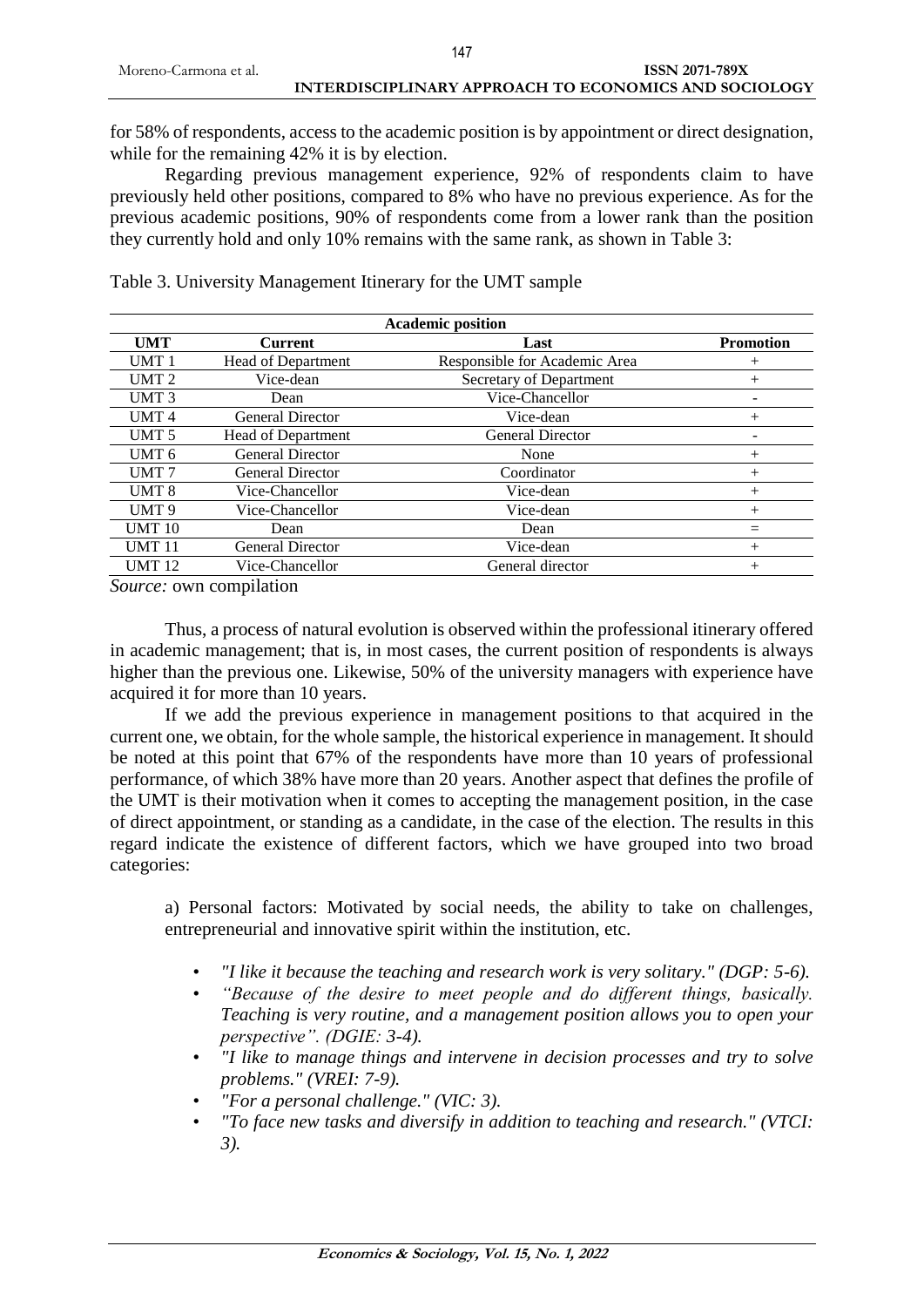b) Factors related to institutional values: In this regard, we highlight two of the values to referred to by the interviewees, for example, institutional commitment and vocation for public service.

- *"It is a social service that, sooner or later, everyone should do. At that time, I thought I could be one and I felt like this activity. "Doing military service, but in the university", because the university is seen from another perspective, it is another magnitude, and it broadens the field of vision a lot. I think that, in the Spanish University, there are three pillars on which the university is based: teaching, research and management; and nobody likes management because it takes a lot of time, a lot of effort and little recognition of your colleagues. It is true that you get paid a little more, but what you get does not compensate for the headaches and the mistreatment of your colleagues". (DGPFP: 4)*
- *"Contributing to the improvement of the department and the university." (VTCI: 3).*
- *"I have never accepted them for personal ambition, but for the challenge of doing something different and being able to change things from within. It is important to achieve things in the short term and not simply for the sake of being in the university politics." (DFCE: 4).*

Although 91% of the interviewees would return to assume management positions, there is a paradox that 45% of them would not recommend this experience to a third party. Thus, some respondents advised against even accepting the position, citing the difficulty involved in the context of the current crisis, or because of the personal sacrifice it entails. Here are the most significant ones:

- "*Patience*, may it be mild. I think this will end with the rectors appointing the deans because no one wants to be one and it will determine that, since they are not democratically elected, they will be political commissars who manage the execution from above." (DFCCS: 14).
- "Let him not accept, but if he is highly motivated, let him know that he accepts a burden and not a job." (DGP: 13).
- "Let him run. Let him take things with some distance and take distance from the problems. One thing is urgent and another important." (DDGHF: 12).
- "Patience. This is a social, temporary responsibility, which is voluntary. You meet many people for better and for worse in such an apprenticeship. Nor is management very pleasant because it is complex and sometimes you must face colleagues who have not had any problems at the teaching level, but I encourage people to go through management". (DGPFP: 13).
- •"Right now, I wouldn't recommend anyone to go into management, because it is becoming less and less recognized." (DFCE: 11).

All these responses are further supported by exaggerated nonverbal language (such as sighing, wincing, frowning, etc.), which discourages access to management as a recommendation. As for the skills and abilities that, due to previous management experience, the interviewees consider that, a university manager should have or acquire through training, the following stand out:

• Organization and Coordination: this is the ability to raise and order the problems and the organizational principles that allow ideas to come together and give them meaning;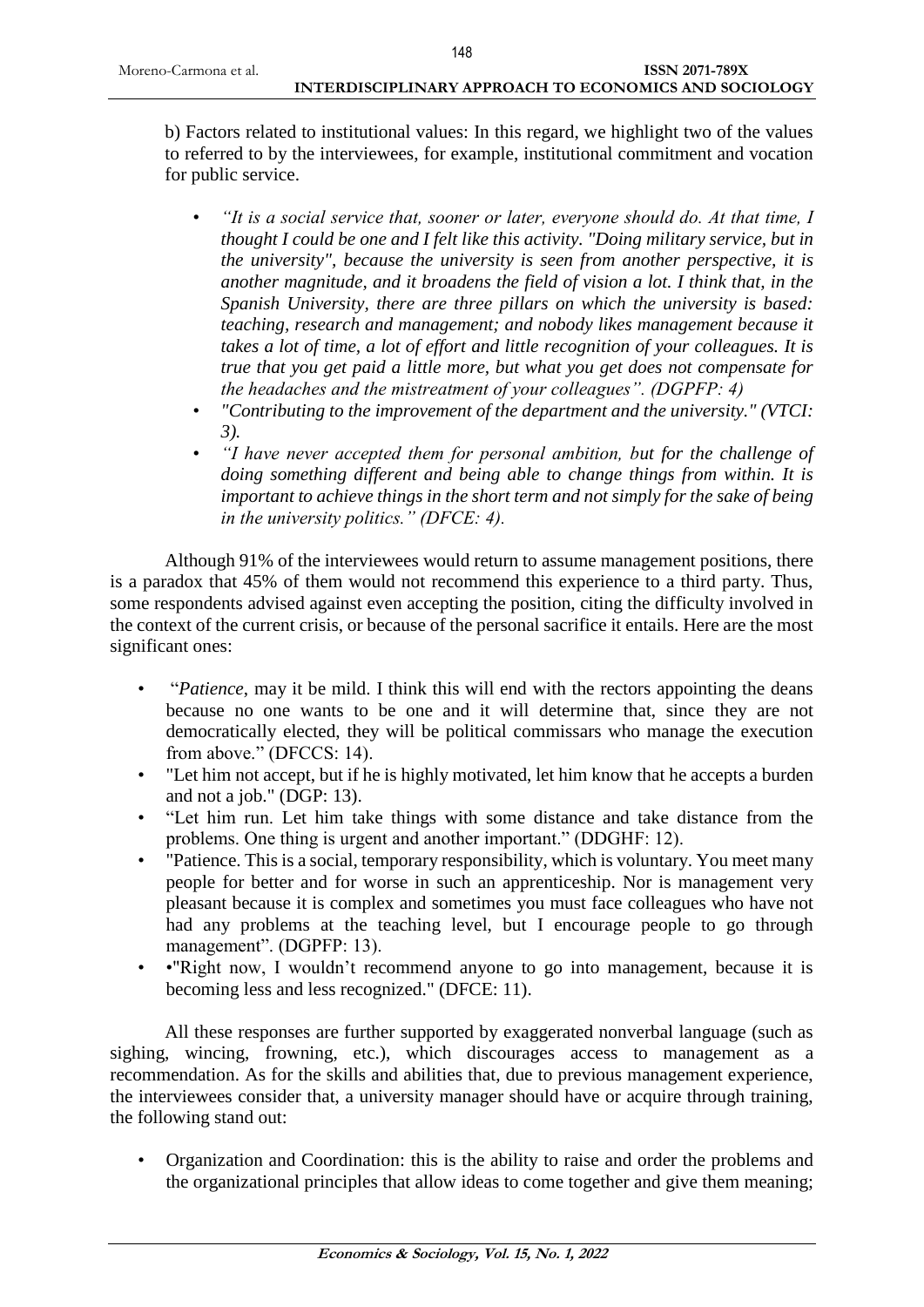also, to know how to differentiate, always, between what is urgent and what is important. The greater the capacity to organize work and coordinate a team, the more agile and effective the management will be. Along these lines, Poggi (2001) states that, although practice is not always completely rational, it is not always thoughtless either since management can become routine and work against the simultaneity and immediacy that characterize the practices of managers.

- Empathy: formed by emotional, affective, social factors, etc., which offer the manager the ability to feel and understand positions, arguments, and ways of acting different from his own and, as Repetto (1992) points out, this affects the positive development of the management process, favoring it.
- Patience and Temperance: Being able to endure calmly setbacks and difficulties, channeling energies to direct them towards the objective set.
- Good communication skills: to succeed with a correct communication of the message to be transmitted; if it is adequate and clear to the listener, it will be easier to manage. In this sense, there are several authors who highlight the importance of correct communication for managers (Ladyshewsky and Flavell, 2011; Spendlove, 2007; Islas, 2005). The latter places special emphasis on institutional communication, as it anticipates possible conflict situations and facilitates negotiation and mediation in the face of positions antagonistic to those defended by the manager.
- Institutional loyalty: to be loyal and legal to the organization one represents and to place the common good and the collective interest above personal interests. (Institute of Fiscal Studies, 1997).
- Team building: by joining efforts and working as a team, discourse and points of view are enriched and the objectives are achieved with less wear and tear through the distribution of tasks among the different members of the group. In this sense, for Marchesi and Martín (1998), the role of managers has evolved to include not only personal traits such as efficiency, dynamism, organizational capacity, etc., but also the willingness to unit wills in shared projects.
- Leadership: creating and promoting conditions of collaboration and participation for the definition of the Mission, Vision and Values that should characterize the organization (Álvarez, 1998). On the other hand, according to Múgica (2003), the development of an organization is related closely to the leadership exercised in it. In the case of HEIs, successful leadership is required to redesign models of greater institutional autonomy and modern management, meeting the expectations and demands that these educational organizations currently have.

# **DILEMMATIC SITUATION**

The second block of this study aims to identify specific situations that have been dilemmatic or significant in the performance of a managerial position. The results obtained have made it possible to categorize those issues in which most of the "difficult" situations are concentrated, such as: i) conflict resolution (25%), ii) the introduction of changes in work methodology (42%), iii) the challenges of new projects (33%). Likewise, Table 4 summarizes the dilemmatic situations according to the academic positions.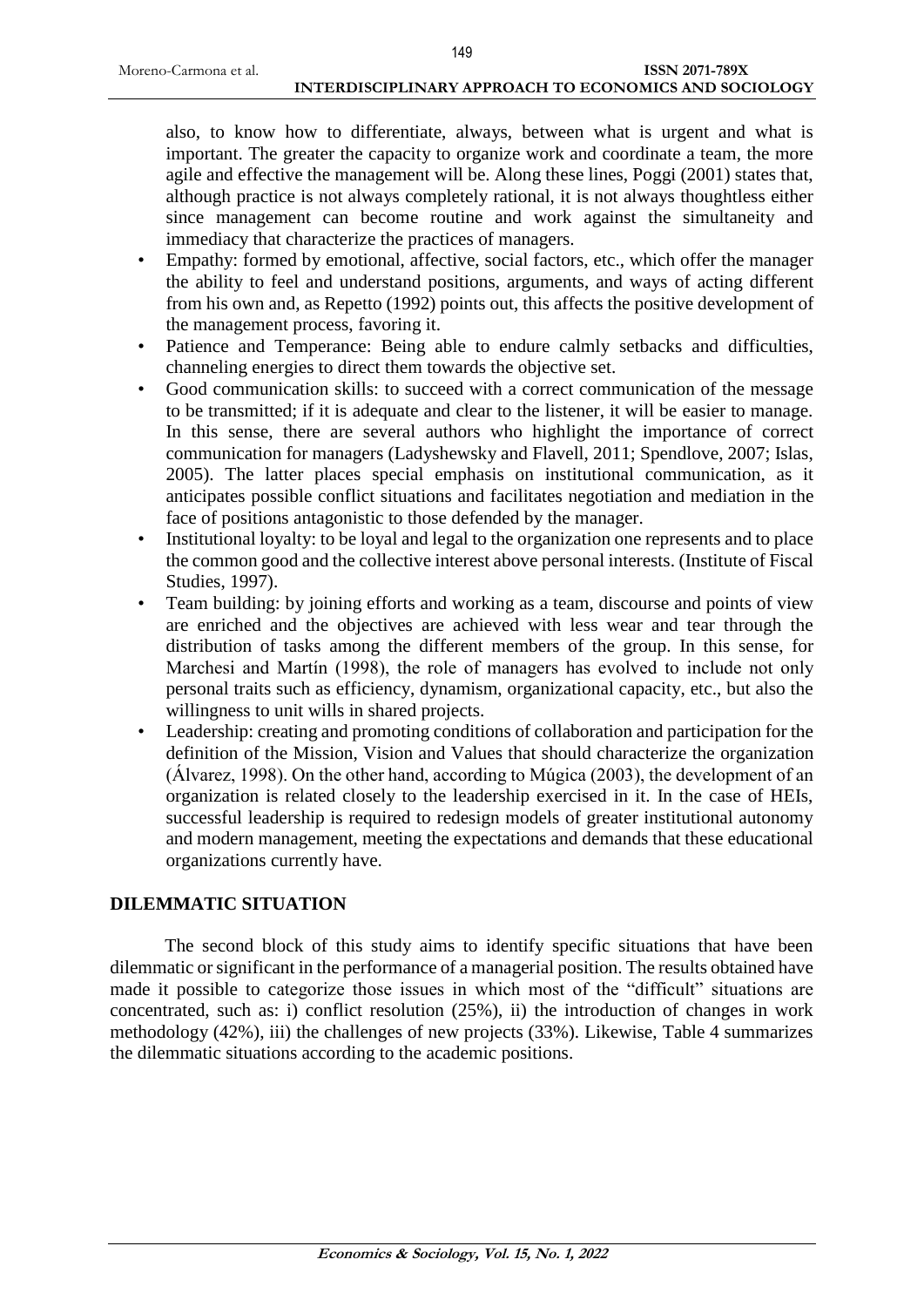| <b>POSITION</b>    | <b>TYPE</b>                     | <b>DESCRIPTION</b>                                                     |
|--------------------|---------------------------------|------------------------------------------------------------------------|
| Vice-rector        | Challenges of new projects      | Organization of an institutional visit                                 |
| Vice-rector        | Introduction of changes in work | Traumatic situation of the personnel of an                             |
|                    | methodology                     | administrative unit                                                    |
| Vice-rector        | Introduction of changes in work | Lack of institutional commitment to the                                |
|                    | methodology                     | request for data                                                       |
| General director   | Challenges of new projects      | Changes in the university government team<br>and an unfinished project |
| General director   | Introduction of changes in work | Design of a regulation                                                 |
|                    | methodology                     |                                                                        |
| General director   | <b>Conflict Resolution</b>      | Conflict generated because of the lack of                              |
|                    |                                 | quality of a degree program                                            |
| General director   | Challenges of new projects      | Drafting of regulation                                                 |
| Dean               | Challenges of new projects      | The Bologna process                                                    |
| Dean               | <b>Conflict Resolution</b>      | Deriving professional problems to the                                  |
|                    |                                 | personal field                                                         |
| Vice-dean          | Introduction of changes in work | Management of internships                                              |
|                    | methodology                     |                                                                        |
| Head of Department | <b>Conflict Resolution</b>      | Conflict generated because of a strike                                 |
| Head of Department | Introduction of changes in work | Changes in curricula                                                   |
|                    | methodology                     |                                                                        |

Table 4. Synopsis of dilemmatic situations by academic position

*Source:* own compilation

Once these categories have been identified, we analyze how UMTs respond to them, if they have received help or collaboration to resolve them and whether any learning has been generated. In this regard, 83% of those interviewed acknowledge having received support or advice, generally from their most direct collaborators, i.e., from other members of their management team, or from a technical level of the administrative staff under their direction. However, the way of dealing with these episodes has been very different, although there is a common characteristic in situations related to conflict resolution. This is associated with states of anxiety and stress caused by the human relationships implicit in such conflicts.

In general, such dilemmatic situations always produce a result, extrapolated in the future, which they assume as a learning experience, and with which they enrich their own managerial experience. Thus, taking distance from problems and not assuming them as personal matters, dealing with them in a short period from their origin, assuming mistakes, as well as the importance of direct communication and negotiation with the parties involved, are clear examples of such learning. These results are aligned with Kolb (1984) for whom learning is a process by which knowledge is created through the transformation of experience; also, with Travieso Nodari et al. (2010) who highlight the importance of experience for professional development, as it increases knowledge, perception and behavior for the development and improvement of future situations. Such events are continuously improved, correcting mistakes and repeating successes, affirming that experience generates accumulation of knowledge.

# **TRAINING**

This third section examines aspects related to management training. First, we check whether they have received previous training, formal or otherwise. In this regard, only 16% of them have received specific training for their professional performance as managers at university. On the other hand, 25% of the sample had received training in human resourcesrelated subjects (planning, leadership, public speaking, etc.) before taking up the position on their own initiative, thinking that these contents could be useful in the future. The rest of the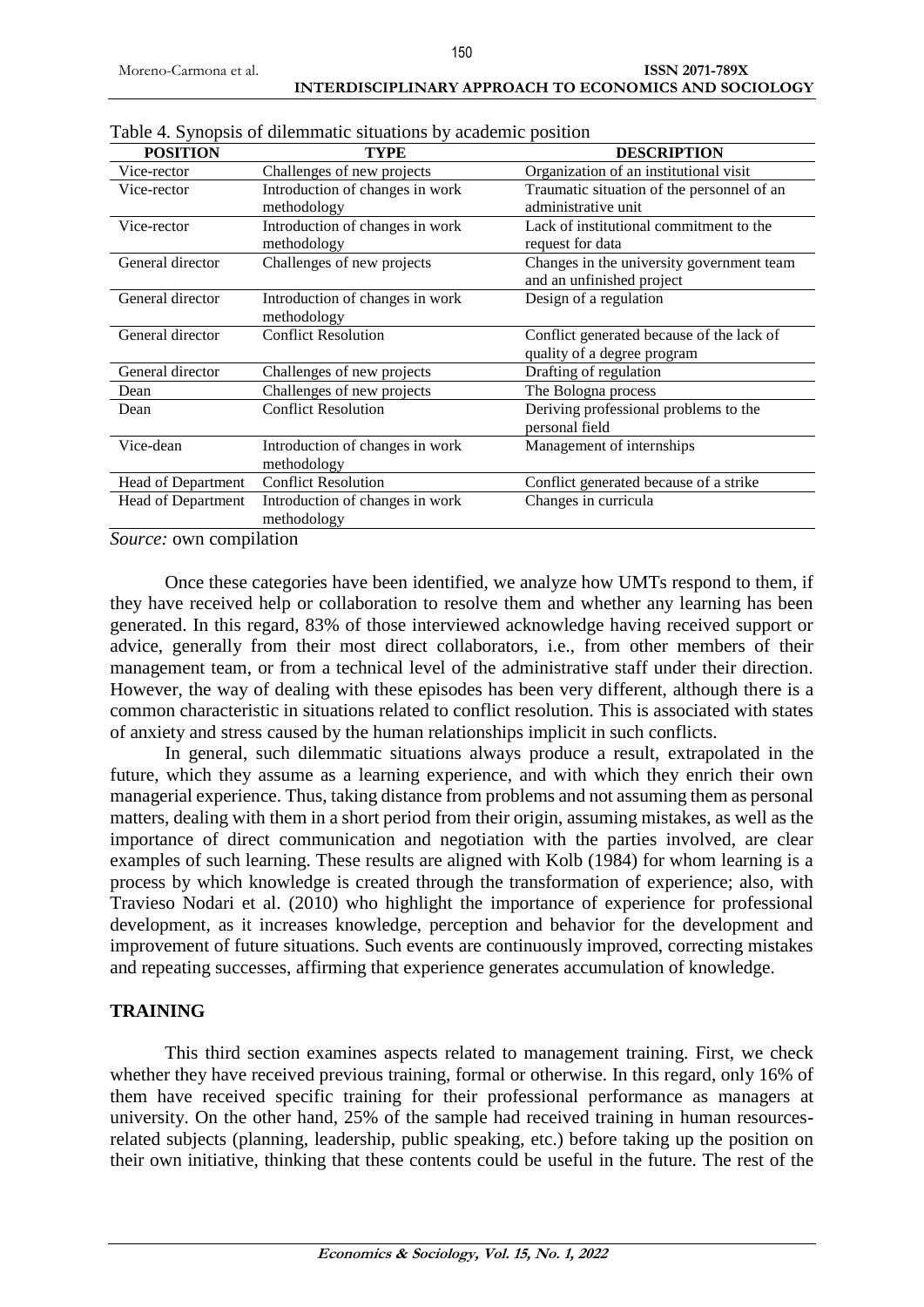managers have not received specific training, although some acknowledge having participated in occasional awareness -rising actions that they define as:

 *"Spiritual sensitization exercises that are not taken as a formative process but as a living together or sharing". (DDGHF: 4-5).*

On the other hand, it is significant that the generalized justification for the lack of managerial training is based on one's own experience. In other words, a large part of the selected sample justifies their little or no management training because they consider experience to be more important. These results are aligned with those obtained by Deem and Brehony (2005) in their study, in which only one third of the UMTs interviewed revealed that they had not received any specific training for their managerial functions. Moreover, the lack of formal training seems to indicate that most UMTs learn to fend for themselves, informally, and to learn in the office (Harris et al., 2004; Rhoades and Sporn, 2002). At this point, we highlight quotes such as:

- *"I have learned based on hearing, common sense and listening a lot. I learn in a selftaught and by sticks." (VIC: 2).*
- *"At the beginning my skills were not very limited and because they were so broad, I dealt with many things and learned from the work of the first months. I learned as I went along and contacted colleagues from other universities in positions like mine and it was very interesting because day-to-day problems are shared. "(DGPFP: 4).*

On another note, the UMT sample differentiates between two types of training:

A) Technically or specifically oriented to the management position, which is assumed to be already acquired by the manager, or to be attained in a short period from the moment he/she enters the position. Longo (2002) highlights the political dimension of management, understanding it as the manager's ability to relate his or her responsibilities to the institutional and political framework. This necessarily implies an understanding of educational norms and policies and their impact on the design and leadership of strategies, plans and services. Thus, in this section, the interviewees highlight issues related to: University regulations and management, Quality and Strategic planning.

B) Generalist, i.e., focused on aspects related to managerial, social and communicative skills, such as: Conflict resolution, Empathy, Stress management, Personal communication, Leadership and Teamwork.

More specifically, and as a corollary, we quote the reflection of one of the managers interviewed in relation to the types of management training:

*"Training depends on the type of position, since it is purely academic, the competencies are more technical and focused on planning, organization, communication … and on knowing the context in which you move and your environment; if, on the other hand, we move in the second or first line of management, where technical decisions are joined with policies, the characteristics must be different and the competencies can be innumerable: knowing how the university moves at all levels, from the point of view of human resources, academic management and economic impact ". (DGP: 9-10)*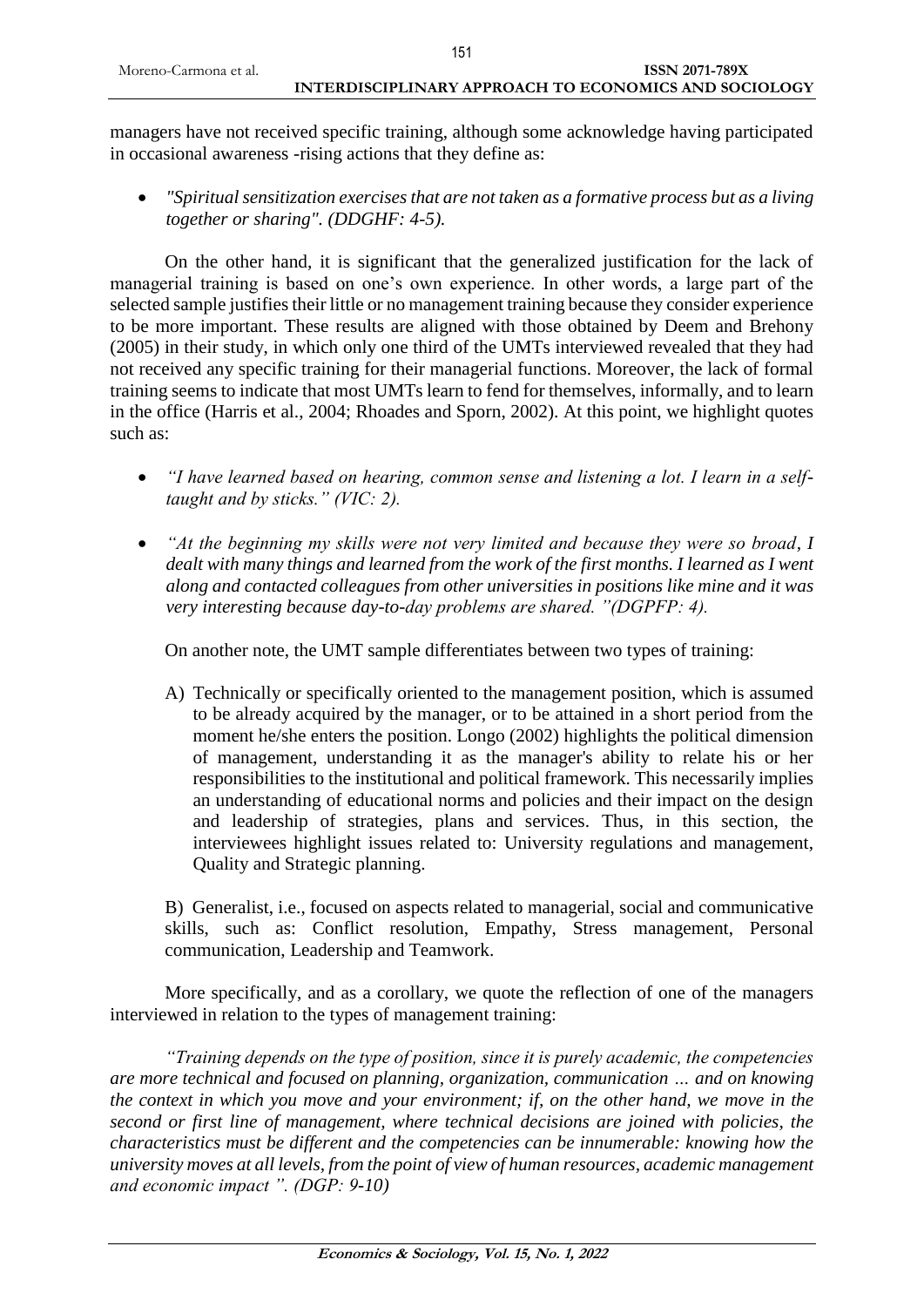Regarding the most appropriate methodological option, 100% of the sample agrees that management training should have an eminently practical component, for example, deployed through the case method and, very occasionally, supported with online training. Furthermore, 60% suggest that these training actions should be supervised by colleagues who are experts in the situations to be analyze and not by theoretical experts in the field. In this regard, it is noted that:

"*The important thing is that they are led by teachers who are people with similar positions so that they can tell their experiences and how they have lived them" (DGP: 11-12).*

Only one of the interviewees abounds more in the methodological issue, differentiating between the design of an initial training for a beginner manager or if it is a re-current training. In his opinion:

*"Initial training should be based on concrete cases so that they see that the cases they are going to analyze are things that have happened to everyone and that they understand that they are not so serious and for this they would validate blended learning. If it is continuous, what they need are small booklets where the key to a case is presented, for example conflict resolution, and small seminars or workshops, focused on participation, communication ... "(DFCCS: 13)*

In any case, there is full agreement in valuing the importance of personal relationships and group interaction in the design job-specific training. On this point, the argumentation of another interviewee stands out:

*"It could be meetings of people with similar characteristics, discussing how they face problems and led by a person who is an expert in those issues. In addition, cooking also because cooking is very structured, orderly, requires a few steps and requires a lot of patience. It would be good to introduce a module of other things that are not strictly related to your job, because other topics can open your mind on how to solve a problem. In the end, it is about managing people. The design of the courses should not be oriented so much to knowledge, but rather to generating personal relationships". (VREI: 16)*

Another aspect related to training is based on the figure of the mentor and the work of accompaniment that is carried out for colleagues who access a management position. In this regard, 50% of those interviewed have never acted as mentors nor have they pro-vided accompaniment. In general, they attribute this not to a lack of interest on the part of the new manager or to the fact that it is their first position. This is reflected in the following quote:

"*Whoever succeeded me in the position did not take advice. I do not think that is right. I do see it as a good thing to leave his experience somewhere where his successor can go. But by force I do not advise it." (DGP: 12)*

On the other hand, although it is not a systematized and / or programmed accompaniment, of the remaining 50%, half consider that they do not carry out a follow-up as such. They do recognize that they have occasionally advised and helped those who have replaced them in previous positions; while the rest define their follow-up as a continuous accompaniment of the people who make up their work teams, even organizing ad hoc training actions.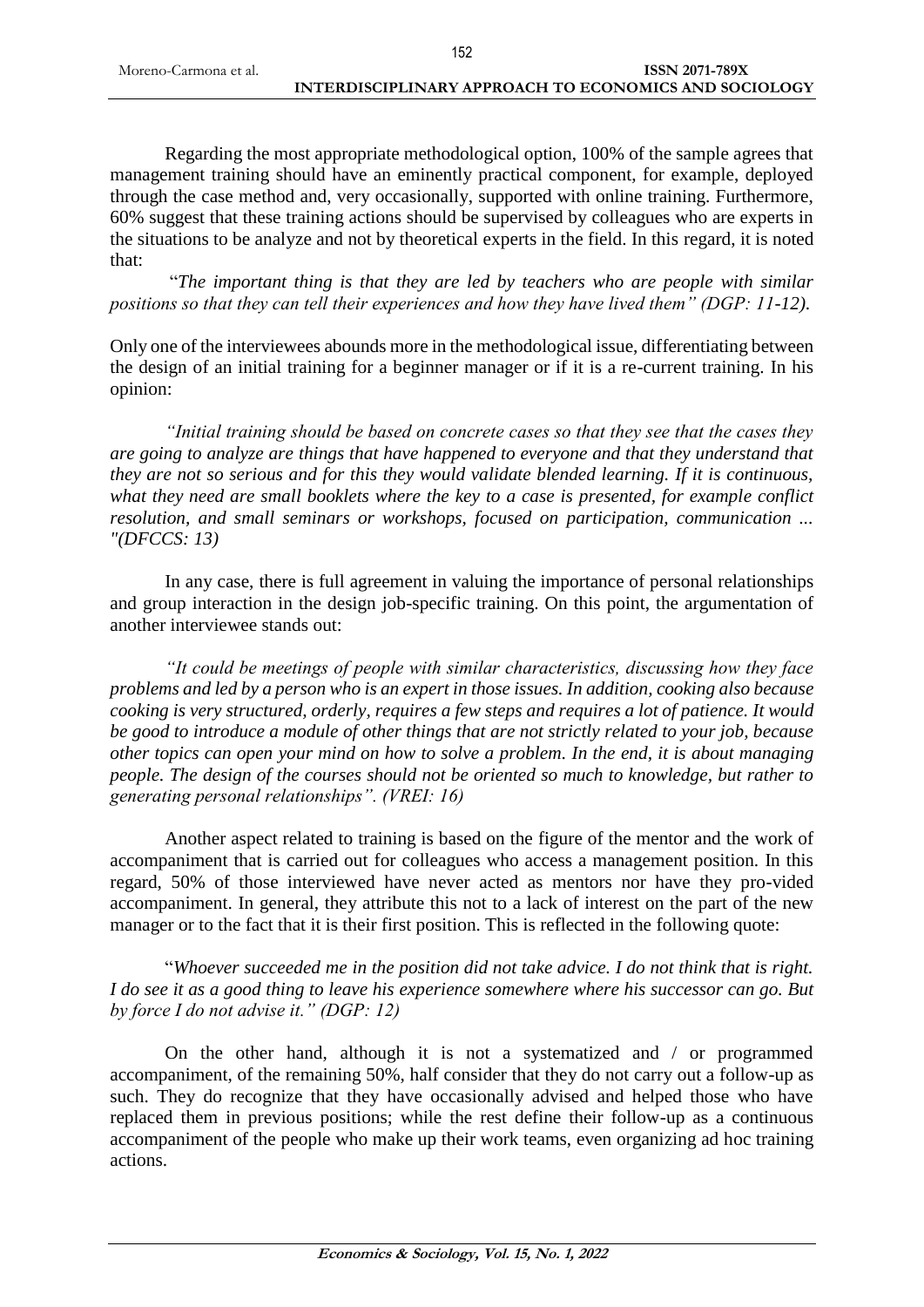In relation to possible advice and recommendations addressed to beginning managers, we highlight, for reiteration, the following:

• Take the position as temporary and do not forget whom you are.

*"I am a teacher of…, but I am (management position). Now you have this position, but this ends sooner or later, and a lot of people forget who they were before." (VIC: 15).*

- Institutional loyalty. This aspect is repeated as one of the abilities or skills that must be present in the manager's role.
- To be modest in limitations, to surround oneself with a good team and to know how to listen.
- Take advantage of the opportunity to acquire a very different vision of the university from a management position.

### **STRATEGIC MANAGEMENT**

Finally, the fourth thematic block is related to the system of strategic management in HEIs. It is worth noting the time synchrony between the recording of the interviews and the process of participation and open consultation at the university of reference on its IV Strategic Plan (2018-2020). This coincidence, favorably affects the awareness of the interviewees in this regard, reaching a consensus on the main success factors in the strategic planning process.

As Jongbloed et al. (2008) state that one of the main challenges for universities is to better satisfy social demands as well as to redefine their relationship with stakeholders.

The university's strategic plan must be assumed by the entire community, for which the participation and engagement of all its internal and external stakeholders is essential. Paris (2003) highlights this aspect as one of the five key elements in strategic planning. Ferrero-Ferrero et al. (2018) identify the relevant impacts of stakeholder engagement in HEIs. Morant (2009) and Mintzberg and Rose (2003) point out that a university management position must incorporate the ideas and strategies gathered during the consultation and information process. Naidoo and Wu (2011) argue that an organization must incorporate key people so that they commit to the project and achieve the strategic objectives.

- The strategic plan should have a simple structure, be clear and concise, so that it is easily communicated and intelligible. Once the strategy has been formulated, managers must translate it into objectives and measures that are clearly and communicable to all units. From there, it is linked to the objectives related to the critical processes and, ultimately, to the people, technology, organizational climate, and culture necessary for successful strategies execution (Kaplan and Norton, 2008).
- Strategic objectives must be economically viable; otherwise, they would become a utopia that would lead to frustration. However, and in line with Harman (2002), most UMTs assume a higher level of demand with fewer resources.
- Follow-up and monitoring of the plan facilitate its continuous re-evaluation and accountability to society. As Wakim and Bushnell (1999) argue, monitoring and measurement through indicators that respond directly to strategic objectives is crucial.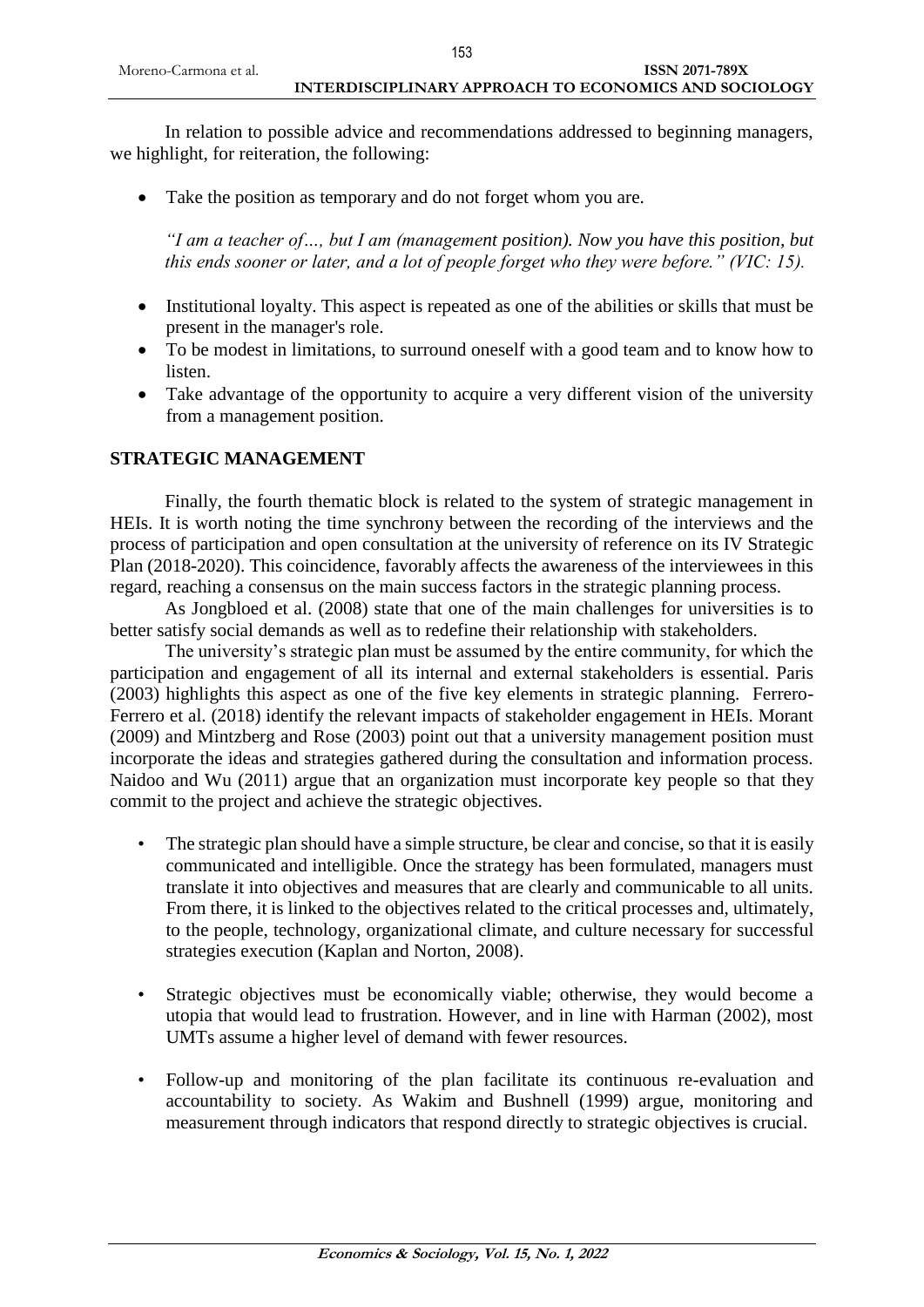• Open government principles (collaboration, participation, and transparency) generate new work dynamics in HEIs, turning universities into social agents (Moreno-Carmona et al., 2020). According to Ramírez-Alujas (2011), government and public services must be open to public scrutiny and oversight by society. In addition, Boyko (2009) states that UMTs have the challenge of functioning as a nexus between all institutional levels: university, centers and departments and thus be able to achieve the Open government.

At the same time, based on the university's historical experience in previous strategic plans, the main causes that, in practice, hinder the optimal deployment of the strategic direction have been detected:

• The low applicability and execution of previously designed strategic plans.

*"The main problem is that we do not have a management information system, i.e., we do not have historical indicators or seed values that serve as a reference to set future target values." (DGEI: 14).*

• Skepticism about its real usefulness and viability in the context of the current crisis:

*"With the current situation we have, nobody believes them. We cannot foresee what is going to happen in December and if there is going to be money or if the budget is going to go down ... and without these forecasts we cannot create". (DDGHF: 13).*

• The lack of economic, material, and human resources to make it possible. At this point, Combs et al. (2011) point out that resources are truly strategic when they can generate sustainable competitive advantages over time.

• The failure to disseminate and communicate them to raise awareness among the entire university community.

• The lack of maintenance over time of the general strategic objectives motivated by changes in the university's management teams.

*"The strategy of an HEI should be long term and yet the strategic plans are often linked to rectoral mandates; a new rector enters, for example, and does not finish the previous projects because he or she wants to do something different; this leads to a constant drift." (DDGHF: 13).*

These results connect with the main factors that, for Smolje (2013), cause strategies and plans to fail; that is, poor execution, lack of understanding of the future, and sometimes of the present, and failure to consider sources of uncertainty outside the strategy or plan itself.

#### **5. Final considerations**

At this point, based on the objectives set and after having presented the main results, and findings, we summarize below some significant, albeit paradoxical, aspects as a final reflection.

In general, we highlight the UMT's negative assessment on managerial experience, i.e., when they must advise a new manager accessing a position. However, it is surprising that when they are asked about their degree of satisfaction with their management performance, it is quite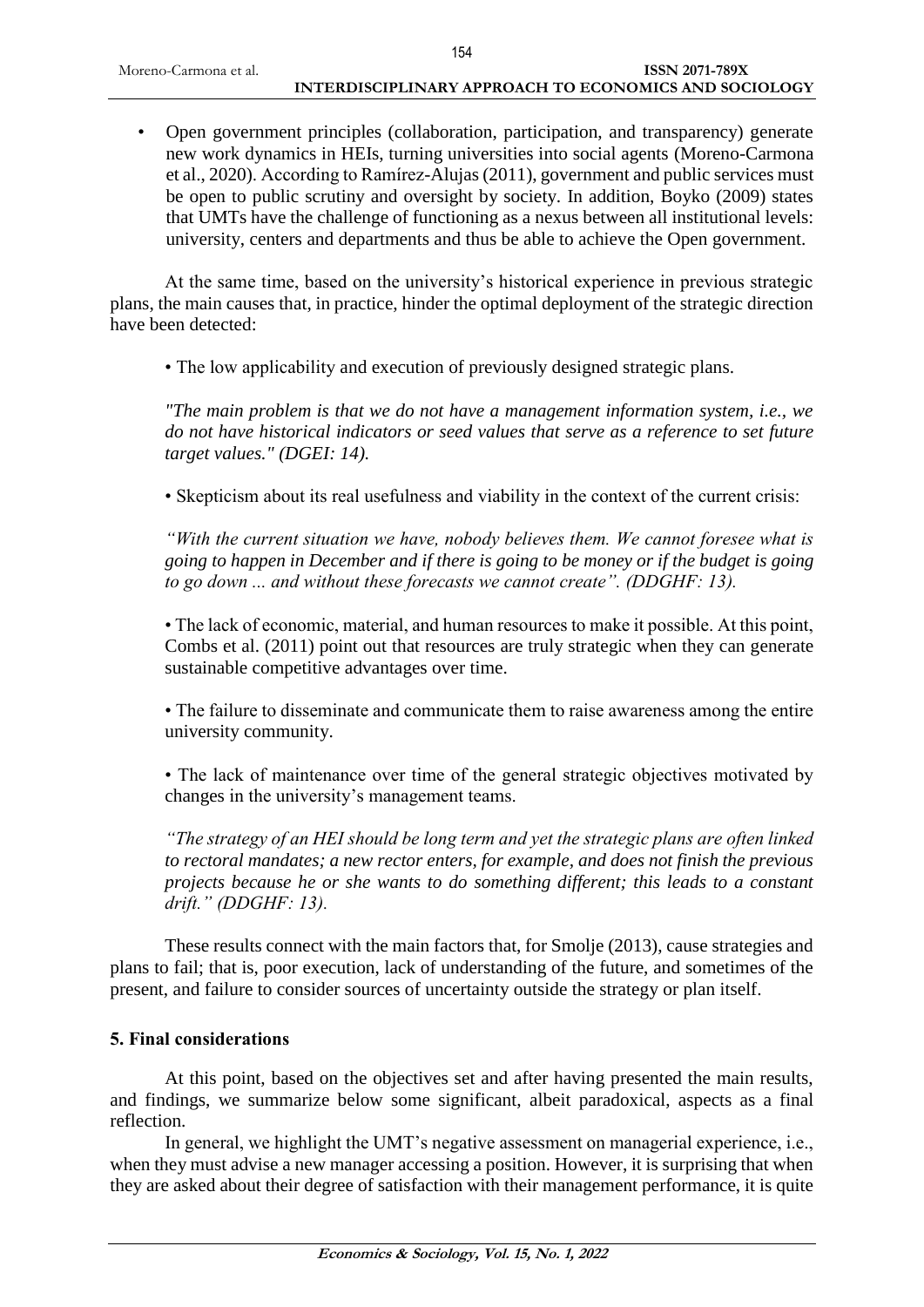high; so much, so that most of them do not consider leaving. In fact, 67% of the sample has

more than 10 years of experience in university management. Regarding the profile of the managers, another aspect that emerged, during the interviews refers to the professionalization of the UMT. In this sense, we found two antagonistic positions: the one that maintains that professionalizing management would avoid biased positions and would gain in agility and efficiency; and the one that considers the professional manager to be an excessively rational and aseptic being, who obviates feelings such as affection for the institution and other factors.

As for aspects related to training, most of those surveyed enter the position without specific prior training, although 100% of the sample defends its importance and 8% of the sample even considers it obligatory. Despite this, they are not very motivated or proactive in receiving it. On this point, the daily experience acquired at the head of the position and the fact of being surrounded by a good team weigh more heavily.

As for the type of training required for the management position, the UMT advocates an eminently practical training, focused on either more technical or specific training, or more generalist and related to the management of competencies and personal skills. On the other hand, the figure of the mentor is not very widespread in the university of reference and only 25% of those surveyed understand it as a training tool to be considered.

In the dilemmatic experiences, we found spontaneous sources of learning, which reinforce hypotheses on the relative importance of experience versus systematized training in the UMT. In addition to experience, collaborative work and support in work teams deserve special emphasis when facing and resolving these difficult situations.

The strategic management system is considered a useful tool for HEI management, especially in contexts of uncertainty such as the current one. The internalization of the strategic objectives by the entire university community and its commitment to their achievement depends on the degree of participation and involvement of the same in the strategic planning process. The implementation and monitoring stages ultimately falls to the UMTs who with their experience, motivation, and institutional engagement, contribute to the success of the university strategic management.

#### **References**

- Alkhafaji, A. F. (1989). *A stakeholder approach to corporate governance: Managing in a dynamic environment*. Quorum Books: New York.
- Álvarez, M. (1998). *El liderazgo de la calidad total*. España: Editorial Escuela Española.
- Bass, B. M. (1985*). Leadership and performance beyond expectations. Leadership and performance beyond expectation*. Free Press, New York (1985).
- Bell, J. and Waters, S. (2014) *Doing Your Research Project: A Guide for First-Time Researchers*. McGraw-Hill Education, Maidenhead
- Bourdieu, P. (1988*) Homo Academicus*. Cambridge: Polity Press.
- Boyko, L. M. (2009). *An examination of academic department chairs in Canadian universities*. University of Toronto Re-search Depository. OISE/TPS. Toronto.
- Braun, V. and Clarke, V. (2006) Using thematic analysis in psychology, *Qualitative Research in Psychology*, 3(2), 77-101, DOI: 10.1191/1478088706qp063oa
- Castro, D. y Tomás, M. (2011). Development of Manager-Academics at Institutions of Higher Education in Catalonia. *Higher Education Quarterly,* 65 (3), 290–307.
- Clegg, S. y McAuley, J. (2005) Conceptualizing middle management in Higher Education: A multifaceted discourse. *Journal of Higher Education and Policy*, 27 (1), 19-34.
- Cresswell, J. W. (2009). *Research design: Qualitative, quantitative, and mixed methods approach* (3rd edition). Thousand Oaks: Sage Publishing, Inc.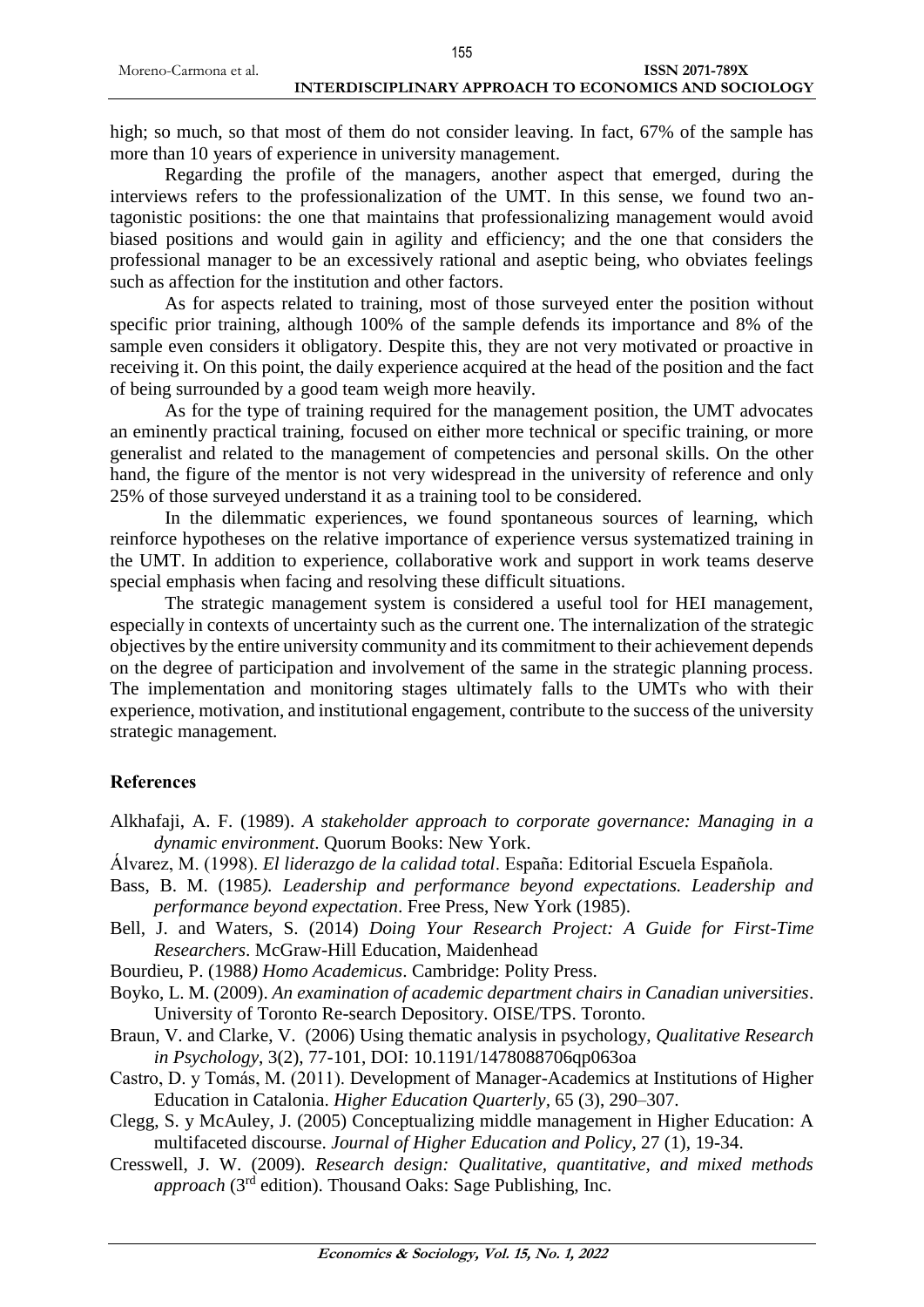- Cresswell, J. (2012). *Educational Research: Planning, Conducting and Evaluating Qualitative and Quantitative Research* (4th ed.). Boston: Pearson Education Inc.Deem R. and Brehony, K. (2005) Management as ideology: the case of 'new managerialism' in higher education, *Oxford Review of Education*, 31(2), 217-235, DOI: 10.1080/03054980500117827
- Divan, A., Ludwig, L., Matthews, K., Motley, P., & Tomljenovic-Berube, A. (2017). Survey of research approaches utilized in the scholarship of teaching and learning publications. *Teaching & Learning Inquiry*, 5(2). http://dx.doi.org/10.20343/teachlearninqu.5.2.3
- Feria, J. M., Moreno C., Troncoso A. (2013). *Stakeholders approach versus product-service approach: an innovate ap-plication to the strategic planning for universities*. Sixth International Conference of Education, Research and Innovation (ICERI), Sevilla.
- Ferrero-Ferrero I., Fernández-Izquierdo M.A., Muñoz-Torres M.J., Bellés-Colomer L. (2018) Stakeholder engagement in sustainability reporting in higher education: An analysis of key internal stakeholders' expectations, *International Journal of Sustainability in Higher Education*, 19(2), 313-336, https://doi.org/10.1108/IJSHE-06-2016-0116.
- Freeman, E. (2004). Ethical Leadership and Creating Value for Stakeholders *Business Ethics*, 82-97.
- Grant, R.M. (2006). *Dirección Estratégica: Conceptos, Técnicas y Aplicaciones*. Madrid: Civitas.
- Harman, G. (2002). Academic leaders or corporate managers: Deans and heads in Australian higher education, 1977 to 1997. *Higher education Management and Policy*, 14 (2), 52- 70.
- Instituto de Estudios Fiscales, (1997). *Valores de Responsabilidad Pública, Módulo de formación para el Cuerpo Superior de Inspectores de Finanzas del Estado*. Madrid: Ministerio de Economía y Hacienda.
- Islas, O. (2005). *De las relaciones públicas a la comunicación estratégica. Revista Latinoamericana de Comunicación*, CHASQUI, Quito.
- Jackson, S. E., y Schuler, R. S. (2003). *Managing human resources through strategic partnerships*. Cincinnati, OH: South-Western.
- Jongbloed, B., Enders, J. & Salerno, C. Higher education and its communities: Interconnections, interdependencies and a re-search agenda. *High Educ* 56, 303–324 (2008). https://doi.org/10.1007/s10734-008-9128-2
- Kaplan, R. S., y Norton, D. P. (2008). Dominar el sistema de gestión. *Harvard Business Review*, 86 (1), 40-57.
- Kolb, D. A. (1984). *Experiential learning: experience as the source of learning and development*. Prentice Hall: New Jersey
- Kotter, J. P. (1989*). El factor liderazgo*: John P. Kotter; [traducción, Diorki]. Díaz de Santos.
- Ladyshewsky, R. K. & Flavell, H. (2011). Transfer of Training in an Academic Leadership Development Program for Pro-gram Coordinators. *Educational Management Administration & Leadership*, 40 (1), 127–147.
- Linneberg, S. M. and Korsgaard, S. (2019), "Coding qualitative data: a synthesis guiding the novice", *Qualitative Research Journal*, 19(3), 259-270. https://doi.org/10.1108/QRJ-12- 2018-0012
- Llinás-Audet, X., Girotto, M. y Solé Parellada, F. (2011). La dirección estratégica universitaria y la eficacia de las herra-mientas de gestión: el caso de las universidades españolas. *Revista de Educación*, (355), 3-54.
- Longo, F. (2002, October). *El desarrollo de competencias directivas en los sistemas públicos: una prioridad del fortaleci-miento institucional*. In VII Congreso Internacional del CLAD sobre la Reforma del Estado y de la Administración Pública, Lisboa, Portugal (pp. 8-11).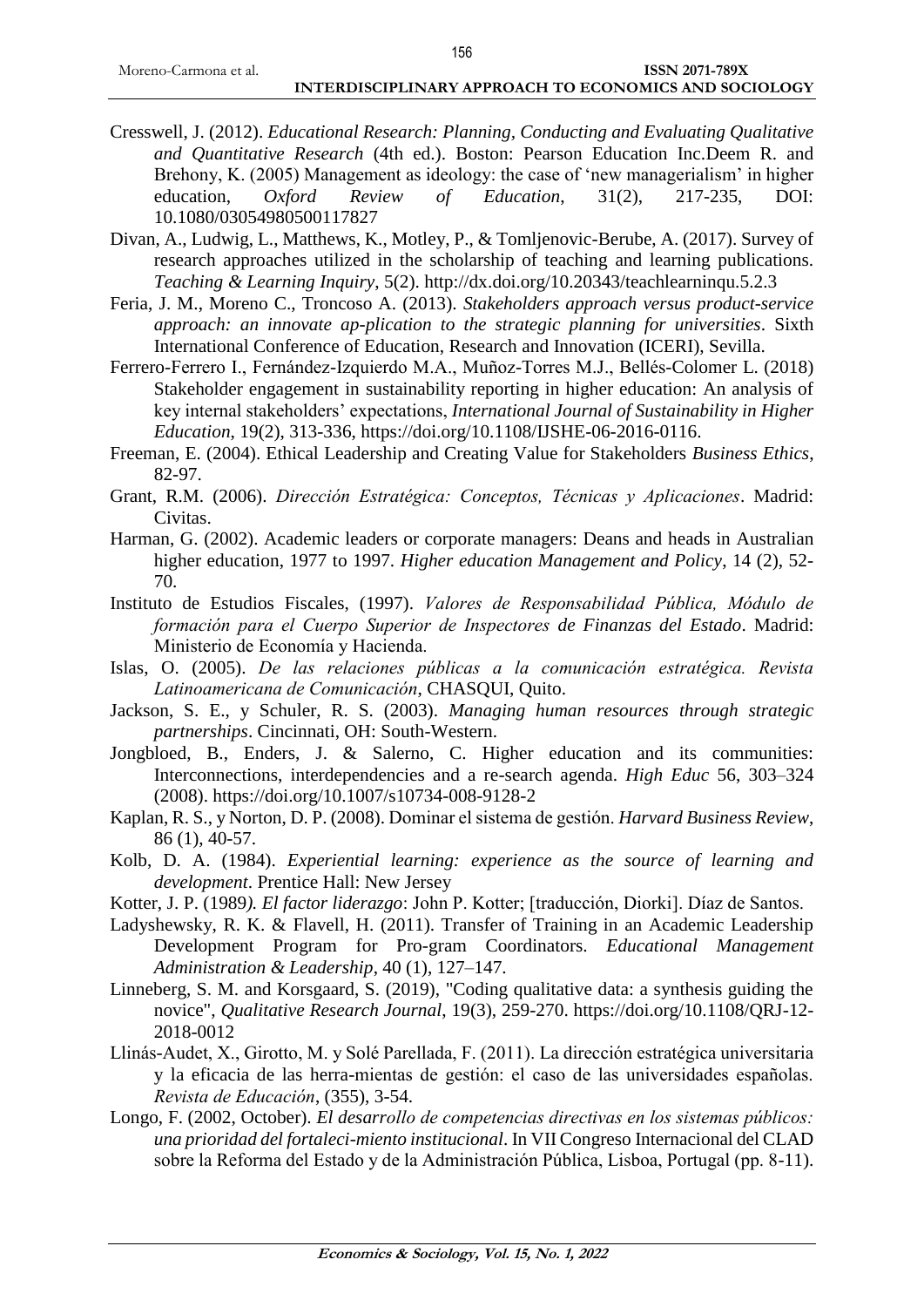#### **INTERDISCIPLINARY APPROACH TO ECONOMICS AND SOCIOLOGY**

- Marchesi, A. Y Martín, E., (1998). *Calidad de la enseñanza en tiempos de cambio*. Madrid: Alianza editorial.
- Mayor Ruiz, C., Sánchez Moreno, M. (1999). Los equipos docentes: contribución formativa a la calidad del profesor univer-sitario. *XXI Revista de Educación*, 1, 157-176.
- McNamara, C. (2009). General guidelines for conducting research interviews. Retrieved from http://managementhelp.org/businessresearch/interviews.htm
- Mintzberg, H., y Rose, J. (2003). Strategic management upside down: Tracking strategies at McGill University from 1829 to 1980. *Canadian Journal of Administrative Sciences*, 20 (4), 270-290.
- Mira, J., Galan, M., Van Kemenade, E., Marzo, JC., Blaya, I., Pérez, MV. (2009). Retos para el gobierno de las universidades en el marco del EEES. *Revista de la Educación*, (357), 445-465.
- Moore, M.H. (2002). *Gerencia para la generación de valor: Estrategia organizativa en las instituciones con fines de lucro, sin fines de lucro y gubernamentales*. Santiago de Chile: INDES 2000.
- Morant, B. D. (2009). Reflections of a novice: four tenets for a new dean. *University of Toledo. Law Review*, 40 (2), 385-393.
- Moreno, M. y Yáñez, J. (2013). Buenas prácticas de gobierno y gestión en la universidad. Teoría de la Educación. *Revista Interuniversitaria*, 25 (1), 125-148.
- Moreno-Carmona, Cristina, José M. Feria-Domínguez, and Alicia Troncoso. 2020. Applying the Open Government Principles to the University's Strategic Planning: A Sound Practice, *Sustainability 12(5),* 5: 1826. https://doi.org/10.3390/su12051826
- Múgica, G. C. C. (2003). Liderazgo en la gestión. *Rev Hosp Gral Quebrada*, 2 (1), 30-35.
- O'Leary, Z. (2014). *The essential guide to doing your research project* (2nd ed.). London: SAGE
- Paris, K. A. (2003). *Strategic planning in the university*. UW-Madison Office of Quality Improvement.
- Pessoa ASG, Harper E, Santos IS, Gracino MC da S. (2019). Using Reflexive Interviewing to Foster Deep Understanding of Research Participants' Perspectives. *International Journal of Qualitative Methods*. DOI:10.1177/1609406918825026
- Pfeffer, J. (1998). *The human equation*. Boston, MA: Harvard Business School Press.
- Poggi, M. (2001). *La formación de directivos de instituciones educativas*. Algunos aportes para el diseño de estrategias.
- Ramírez Alujas, Á. (2011). *Open Government y Gobernanza Colaborativa*: El (inevitable) camino hacia un nuevo paradigma de Gobierno y Gestión Pública. Estado del arte, desafíos y propuestas. In Ponencia presentada en el X Congreso de AECPA:" La política en la red", Murcia, (Vol. 7).
- Repetto. E (1992). *Fundamentos de orientación. La empatía en el proceso orientador*. Madrid: Morata.
- Saldana, J. M. (2015). *The coding manual for qualitative researchers* (3rd ed.). SAGE Publications
- Smolje, A. R. (2013). *Un modelo de planeamiento y gestión en incertidumbre*. Revista del Instituto Internacional de Costos, (11), 235.
- Spendlove, M. (2007). Competencies for effective leadership in higher education. *International Journal of Educational Management* 21 (5), 407 – 417.
- Turan, F. K., Cetinkaya, S., and Ustun, C. (2016). A methodological framework to analyze stakeholder preferences and propose strategic pathways for a sustainable university. *Higher Education*, 72(6), 743–760. http://www.jstor.org/stable/26447577
- Veciana, J. M. (1999*). Función directiva. Servei de Publicacions*. Universidad Autónoma de Barcelona. Bellaterra, Barcelona.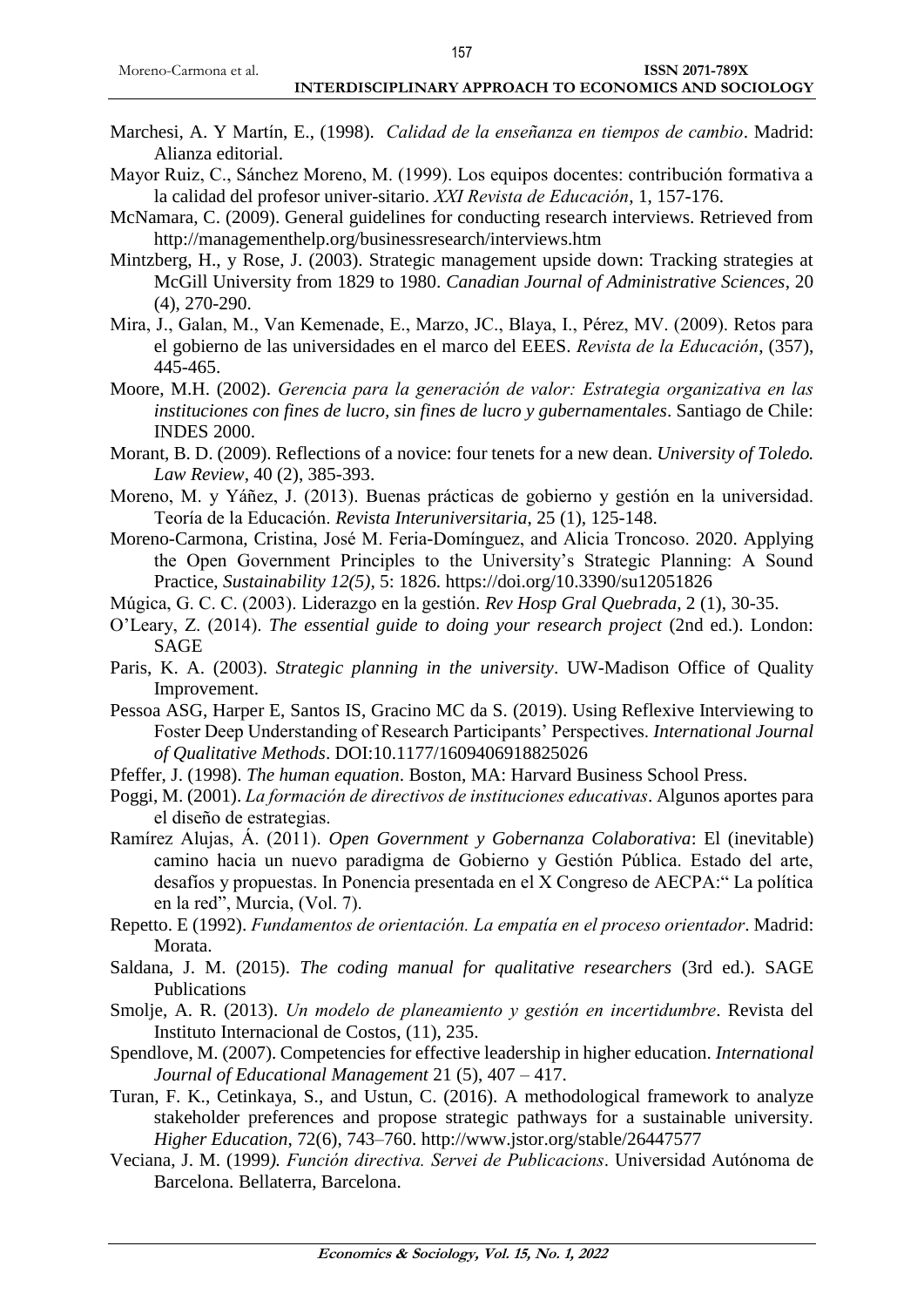- Villareal, E. (2001). Innovation, Organitation and Gobernance in Spanish Universities. *Tertiary Education & Management*, 7 (2), 181-195.
- Villarruel Fuentes, M. (2012). Identidad docente y exigencia académica: encuentros y desencuentros con la realidad social. *Perspectiva Educacional*, 51 (1), 29-44.
- Wakim, N., y Bushnell, D. S. (1999). Performance evaluation in a campus environment. *National Productivity Review*, 19 (1), 19-27.
- Warren, C. A. B. (2012). *Qualitative Interviewing*. In J. Gubrium & J. Holstein (Eds.), Handbook of Interview Research (pp. 83–102). Thousand Oaks: SAGE Publications. https://doi.org/10.4135/9781412973588
- Wilson, V. (2012). Research methods: Interviews*. Evidence Based Library and Information Practice*, 7(2), 96–98. https://doi.org/10.18438/B89P5B